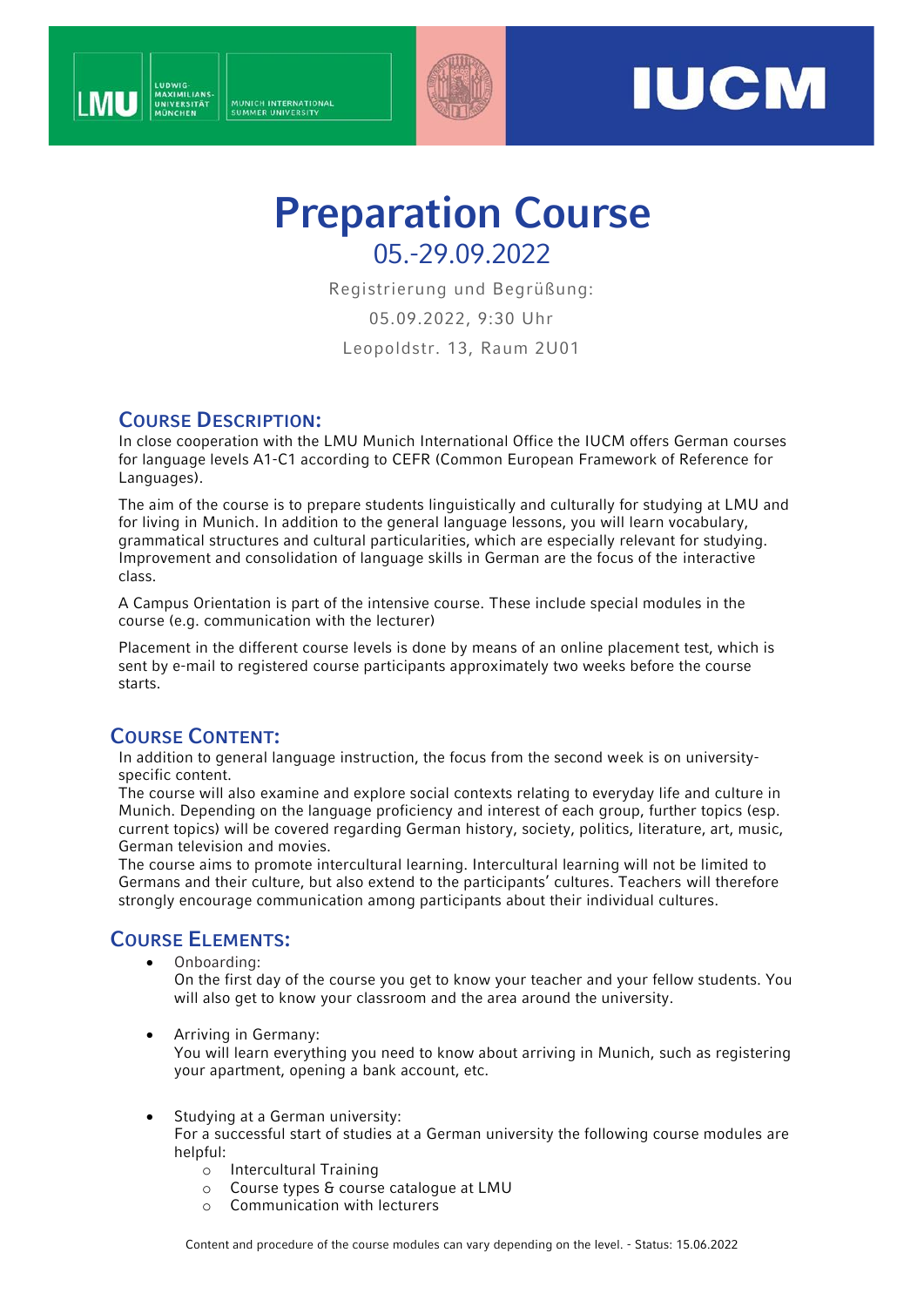- o How to give a "Referat" (presentation)
- o Libraries & research with the OPAC
- o University Sports

### **COURSE BENEFITS:**

- small study groups
- individual support
- independent learning
- campus orientation
- fast language acquisition due to the intensity

### **ECTS & REQUIREMENTS:**

The German class contains 76 lessons (45 minutes each). On successful completion of the course, you will receive a graded certificate and 6 ECTS credits.

#### **Course requirements are:**

- regular attendance: maximum absence of 12 contact hours (1 contact hour consists of 45 minutes)
- regular submission of homework
- active participation in class
- admission to & taking the written exam at the end of the course
- B- & C-Level:
	- o presentation of a study relevant topic ("Referat")
	- o preparation of a handout for the audience

If you do not pass the exam and/or are absent for up to 20 contact hours you may still obtain a certificate of completion **without** ECTS credits and without grade.

#### **EVALUATION:**

**A-Level:**

- Active participation in class: 40%
- Final exam: 60%

#### **B- & C-Level:**

- Active participation in class: 20%
- Active participation in group presentation: 20%
- Final exam: 60%

### **THE COURSE AT A GLANCE:**

| CONTENT/TASKS             | 76 teaching units                                                                                                                                |
|---------------------------|--------------------------------------------------------------------------------------------------------------------------------------------------|
| LEARNING MATERIAL         | Course book                                                                                                                                      |
| <b>DURATION OF COURSE</b> | 4 weeks                                                                                                                                          |
| <b>QUALIFICATION</b>      | Certificate with grade & 6 ECTS-Credits or Certificate of participation<br>depending on engagement in class and exam passed at the end of course |
| PRICE                     | € 450, --                                                                                                                                        |

# CONTACT LANGUAGE COURSE:

Ms. Laura Hoff German Language Program [laura.hoff@iucm.de](mailto:laura.hoff@iucm.de)

Mrs. Susanne Gerlach Project Coordinator [susanne.gerlach@iucm.de](mailto:susanne.gerlach@iucm.de)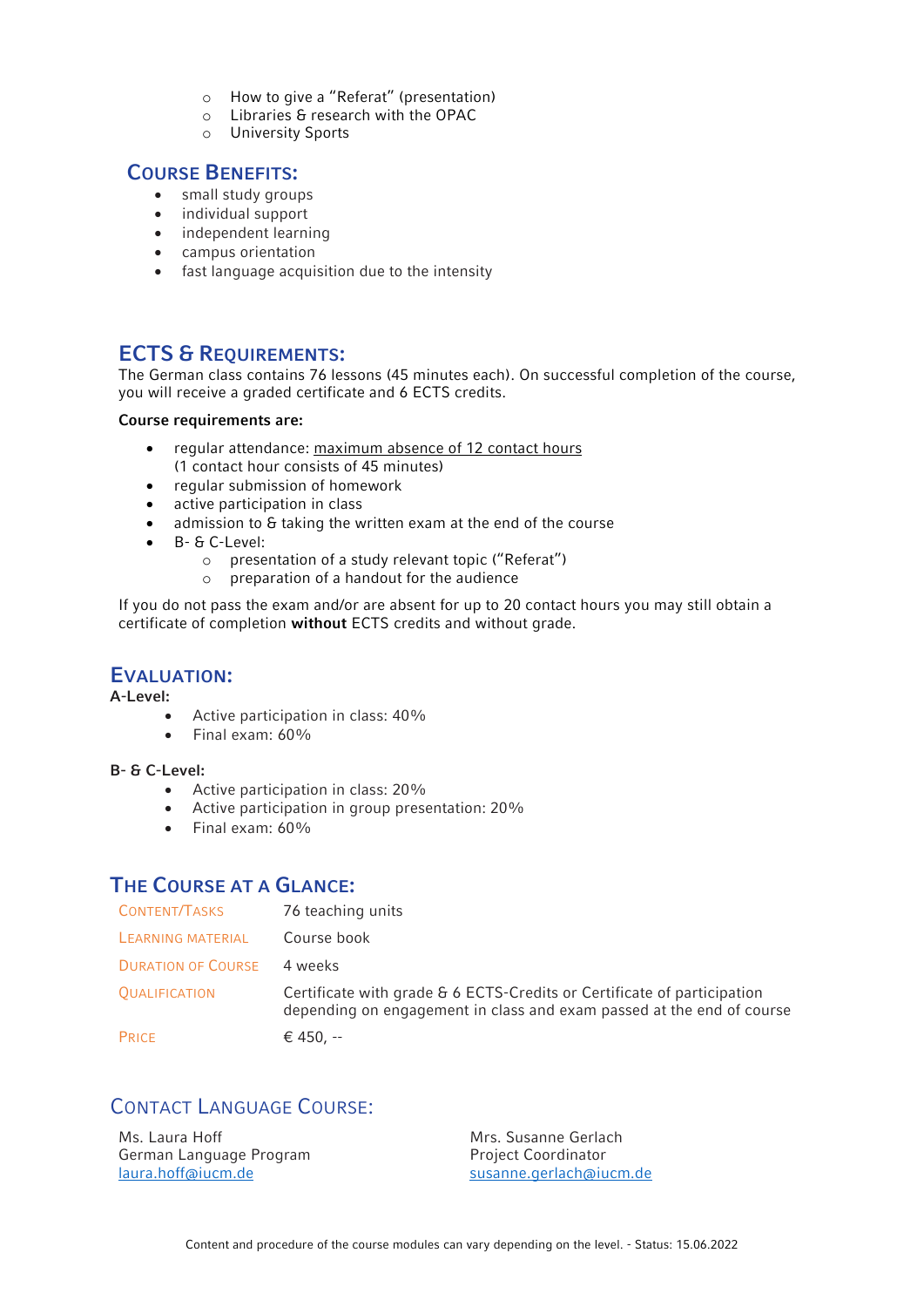# **SCHEDULE**

# WEEK<sub>1</sub>

|  | <b>Date</b>  | Time                                                                         |                                                                                    |                                                                                                                                                                                                             |
|--|--------------|------------------------------------------------------------------------------|------------------------------------------------------------------------------------|-------------------------------------------------------------------------------------------------------------------------------------------------------------------------------------------------------------|
|  | Mo<br>05.09. | 09:30-12:00 Uhr                                                              | 12:00-13:00 Uhr                                                                    | 14:00-15:00 Uhr                                                                                                                                                                                             |
|  |              | Registrierung;<br>Begrüßung & Kurseinteilung;<br>11:45 Uhr: Foto aller Kurse | Orientierung in<br>München:<br>Spaziergang<br>Universitätsviertel<br>& Mensabesuch | Sprachunterricht:<br>Kennenlernen in den<br>Kursen<br>Besprechung<br>$\bullet$<br>Stundenplan<br><b>ECTS &amp; Bewertung</b><br>$\bullet$<br>Kursausblick &<br>$\bullet$<br>Lernziele<br>Formalitäten (KVR) |
|  | Di<br>06.09. | 09:00-11:15 Uhr                                                              | 11:45-13:15 Uhr                                                                    |                                                                                                                                                                                                             |
|  |              | Sprachunterricht:<br>Alltag in Deutschland                                   | Sprachunterricht                                                                   |                                                                                                                                                                                                             |
|  | Mi<br>07.09. | 09:00-11:15 Uhr                                                              | 11:45-13:15 Uhr                                                                    |                                                                                                                                                                                                             |
|  |              | Sprachunterricht:<br>Bank und Kontoeröffnung                                 | Sprachunterricht                                                                   |                                                                                                                                                                                                             |
|  | Do<br>08.09. | 09:00-11:15 Uhr                                                              | 11:45-13:15 Uhr                                                                    |                                                                                                                                                                                                             |
|  |              | Sprachunterricht:<br>Wohnen und Mieten                                       | Sprachunterricht:<br>Aussprachetraining                                            |                                                                                                                                                                                                             |
|  | Fr<br>09.09. | 09:00-10:30 Uhr                                                              | 11:00-12:30 Uhr                                                                    |                                                                                                                                                                                                             |
|  |              | Sprachunterricht                                                             | Sprachunterricht                                                                   |                                                                                                                                                                                                             |

# WEEK<sub>2</sub>

|                                        | <b>Date</b>         | <b>Time</b>                                                                  |                                         |  |
|----------------------------------------|---------------------|------------------------------------------------------------------------------|-----------------------------------------|--|
| an der LMU<br>Studieren<br>Einführung: | Mo<br>12.09.        | 09:00-10:30 Uhr                                                              | 11:00-12:30 Uhr                         |  |
|                                        |                     | Sprachunterricht: Veranstaltungstypen &<br>Vorlesungsverzeichnis             | Interkulturelles Training               |  |
|                                        | Di<br>13.09.        | 09:00-10:30 Uhr                                                              | 11:00-12:30 Uhr                         |  |
|                                        |                     | Sprachunterricht:<br>Kommunikation mit Dozenten (E-Mail und<br>Sprechstunde) | Sprachunterricht                        |  |
|                                        | Mi<br>14.09.        | 09:00-10:30 Uhr                                                              | 11:00-12:30 Uhr                         |  |
|                                        |                     | Sprachunterricht:<br>Referat und Handout<br>(Niveau B1-C1)                   | Sprachunterricht:<br>Aussprachetraining |  |
|                                        | Do<br>15.09.        | 09:00-10:30 Uhr                                                              | 11:00-12:30 Uhr                         |  |
|                                        |                     | 1. Klausur (Niveau A1-A2)<br>Sprachunterricht (B1-C1)                        | Sprachunterricht                        |  |
|                                        | <b>Fr</b><br>16.09. | 09:00-10:30 Uhr                                                              | 11:00-12:30 Uhr                         |  |
|                                        |                     | Sprachunterricht                                                             | Sprachunterricht                        |  |